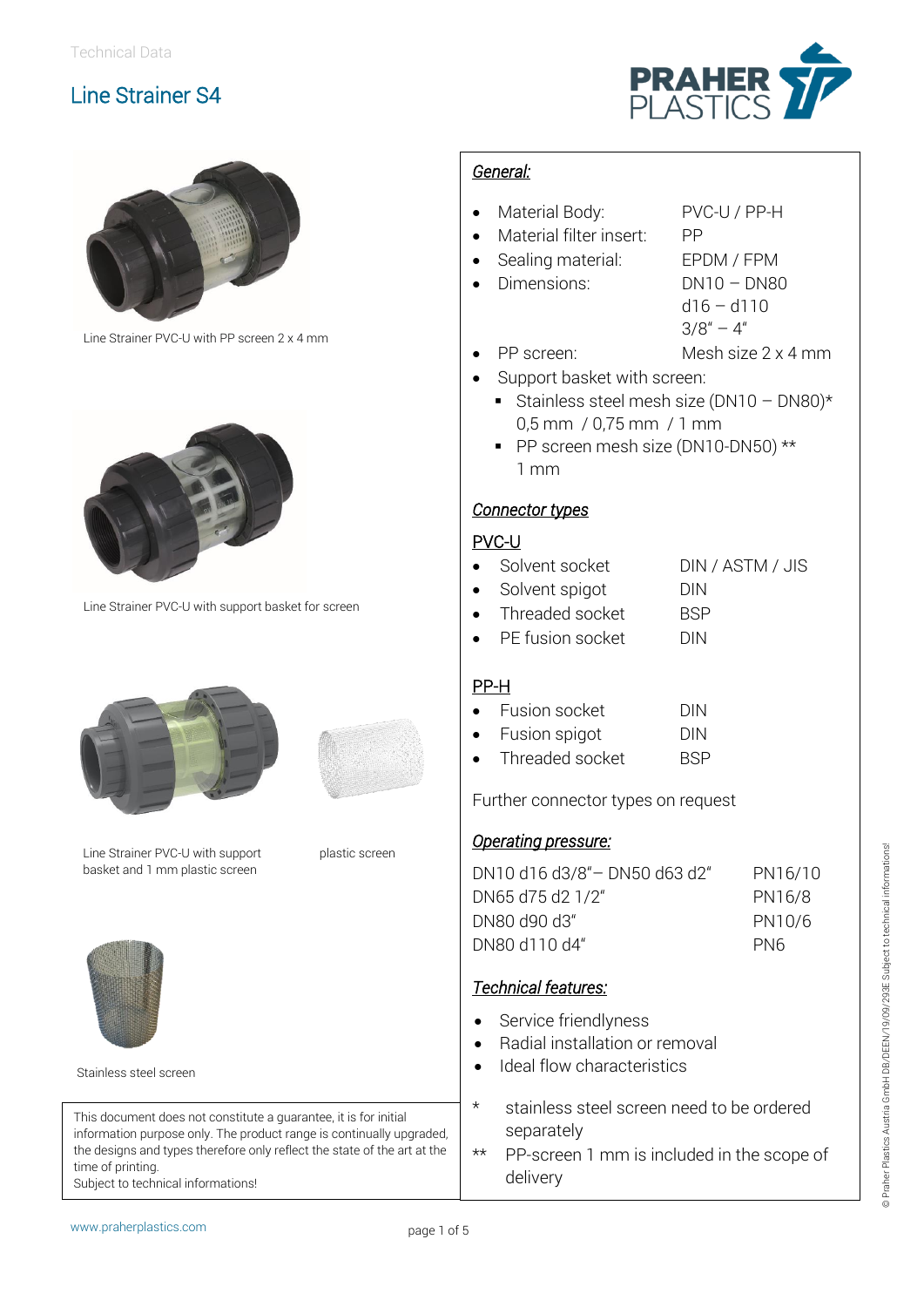

## *Dimensions:*



## PVC-U Connector types

PVC solvent socket / solvent spigot / threaded socket PE fusion spigot

| <b>DN</b>               | 10    | 15      | 20    | 25             | 32    | 40    | 50             | 65    | 80              | 80   |
|-------------------------|-------|---------|-------|----------------|-------|-------|----------------|-------|-----------------|------|
| $\mathsf{d}$            | 16    | 20      | 25    | 32             | 40    | 50    | 63             | 75    | 90              | 110  |
| $G$ $TSO1$              | 3/8'' | $1/2$ " | 3/4'' | 1 <sup>u</sup> | 11/4" | 11/2" | 2 <sup>u</sup> | 21/2" | 3 <sup>''</sup> |      |
| $\mathsf{A}$            | 62    | 62      | 70    | 74             | 84    | 95    | 108            | 136   | 163             | 163  |
| D                       | 53    | 53      | 63    | 70             | 85,5  | 101,5 | 124,5          | 159   | 189             | 189  |
| $t_{\rm sso}^2$         | 16,0  | 16,5    | 19,5  | 23             | 26,5  | 31,5  | 38,5           | 45    | 57              | 64   |
| $t_{\text{SSP}}^3$      | 17    | 17      | 20    | 23             | 26,5  | 31,5  | 38,5           | 44,5  | 51,5            | 64,5 |
| $t$ FSP <sup>4</sup> PE | 13    | 14      | 15,5  | 17,5           | 15    | 28    | 25             | 32    | 31              | 36   |
| $L$ ssp <sup>3</sup>    | 115   | 124     | 145   | 154            | 174   | 193   | 223            | 284   | 299             | 341  |
| $L_{FSP}^4$ PE          | 114   | 123     | 143   | 151            | 142   | 180   | 196            | 251   | 293             | 319  |
| $Z$ sso <sup>2</sup>    | 68    | 67      | 76    | 80             | 90    | 103   | 118            | 146   | 178             | 173  |
| $Z$ Tso <sup>1</sup>    | 70    | 70      | 76    | 80             | 90    | 103   | 119            | 148   | 185             |      |
| <b>PN</b>               | 16    | 16      | 16    | 16             | 16    | 16    | 16             | 16    | 10              | 6    |

 $1$ TSO = threaded socket

 $2$  SSO = solvent socket

 $3$ SSP = solvent spigot

 $4$  FSP<sub>PE</sub> = fusion spigot

- = currently not realized

Dimensions in mm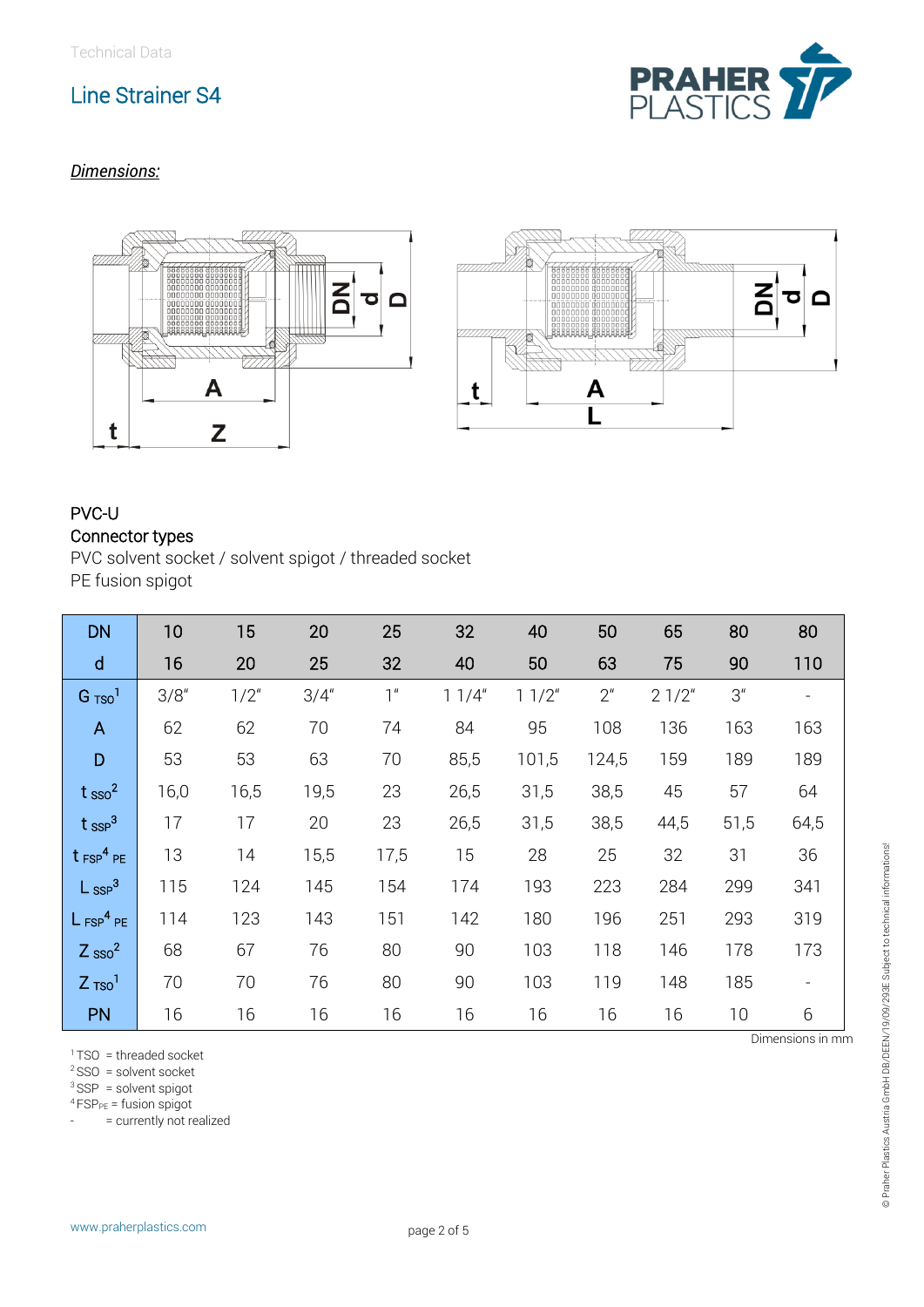





#### PP-H Connector types

PP-H fusion socket / fusion spigot / threaded socket

| <b>DN</b>            | 10    | 15      | 20              | 25             | 32    | 40    | 50             | 65    | 80              | 80    |
|----------------------|-------|---------|-----------------|----------------|-------|-------|----------------|-------|-----------------|-------|
| $\mathsf{d}$         | 16    | 20      | 25              | 32             | 40    | 50    | 63             | 75    | 90              | 110   |
| $G$ $TSO1$           | 3/8'' | $1/2$ " | $\frac{3}{4}$ " | 1 <sup>u</sup> | 11/4" | 11/2" | 2 <sup>u</sup> | 21/2" | 3 <sup>''</sup> |       |
| $\overline{A}$       | 61    | 61      | 68,5            | 73             | 82    | 92,5  | 106,5          | 132   | 160,5           | 160,5 |
| D                    | 53    | 53      | 63              | 70             | 85,5  | 101   | 121            | 155   | 188,5           | 188,5 |
| $t_{FSO}^2$          | 14,5  | 16      | 17,5            | 19,5           | 21,5  | 25    | 29             | 34,5  | 38,5            | 42    |
| $t_{FSP}^3$          | 13    | 14      | 15              | 17,5           | 20,5  | 23    | 27,5           | 31    | 36              | 39    |
| $L_{FSP}^3$          | 113   | 123     | 142,5           | 151            | 170   | 188,5 | 218,5          | 276   | 295,5           | 311,5 |
| $Z$ FSO <sup>2</sup> | 71    | 67      | 77,5            | 84             | 96    | 111,5 | 133,5          | 162   | 209,5           | 211,5 |
| $Z$ Tso <sup>1</sup> | 67    | 67      | 74,5            | 83             | 92    | 104,5 | 121,5          | 144   | 180,5           |       |
| <b>PN</b>            | 10    | 10      | 10              | 10             | 10    | 10    | 10             | 8     | 6               | 6     |

 $1$ TSO = threaded socket

 $2FSO = f$ usion socket

 $3$  FSP = fusion spigot

- = currently not realized

### Radial installation and removal of line strainer

The face to face dimensions for Valves with Fix Flanges are according to DIN standards. Attention has to be given for sizes DN65 & DN80, where the length between the union nuts and fix flanges are insufficient to allow for removal of the valves by their body only. Disassembling of the valves can only be done by removing the Whole valves at the flanges. Hence, utmost importance and due consideration must be given to ensure sufficient space on the other side's flanges with respect to the length of bolts

Dimensions in mm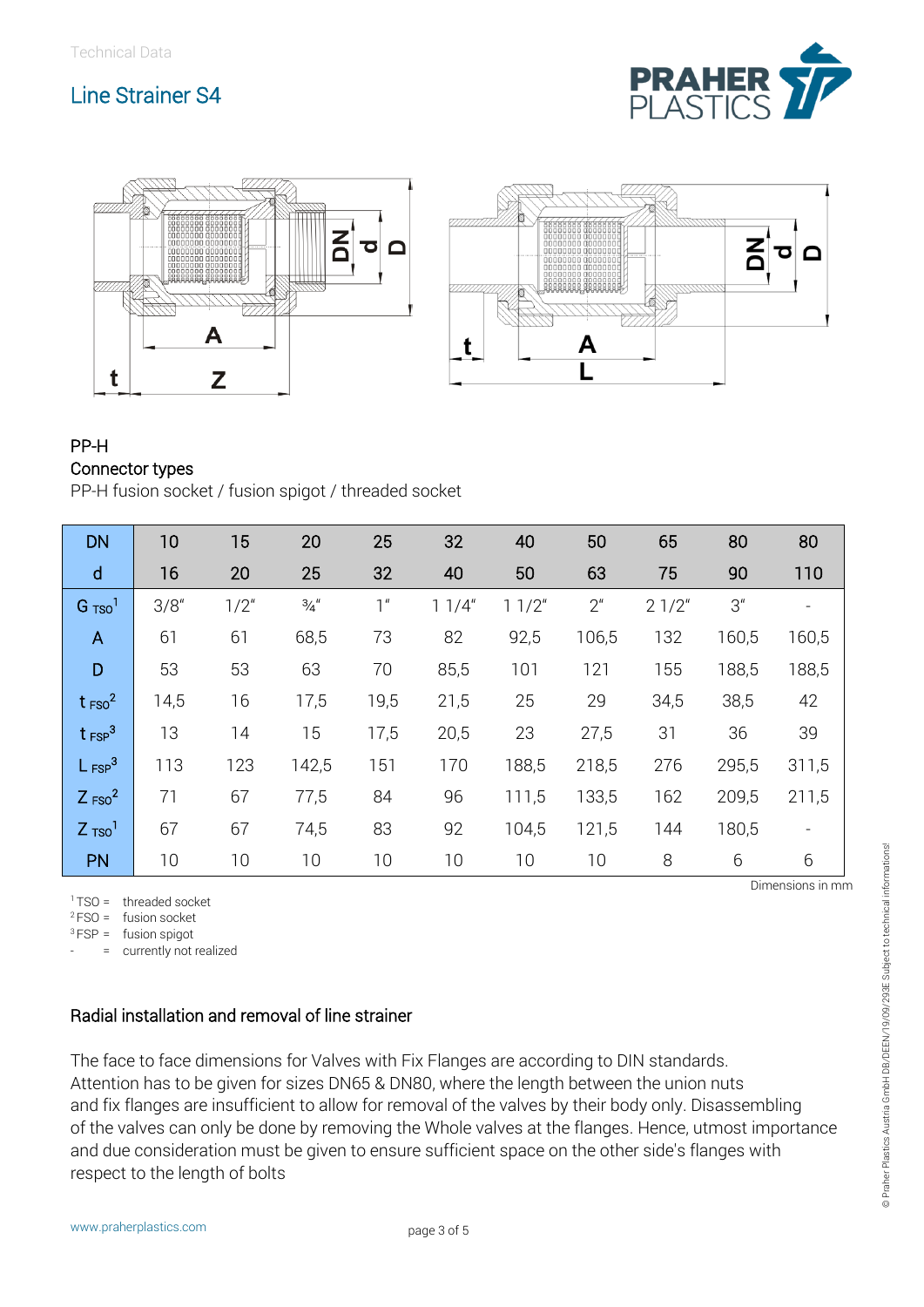#### *Exploded drawing:*

**PRAHER**<br>PLASTICS

- 01. O-Ring
- 02. Body
- 03. Filter ring
- 04. Stainless steel screen Mesh size 0,5 / 0,75 / 1 mm PP-Screen Mesh size 1 mm
- 05. Filter basket
- 06. O-Ring
- 07. Connector types solvent socket solvent spigot threaded socket fusion socket fusion spigot
- 08. Union nut
- 09. Filter insert Mesh size 2 x 4 mm



*Diagrams:*